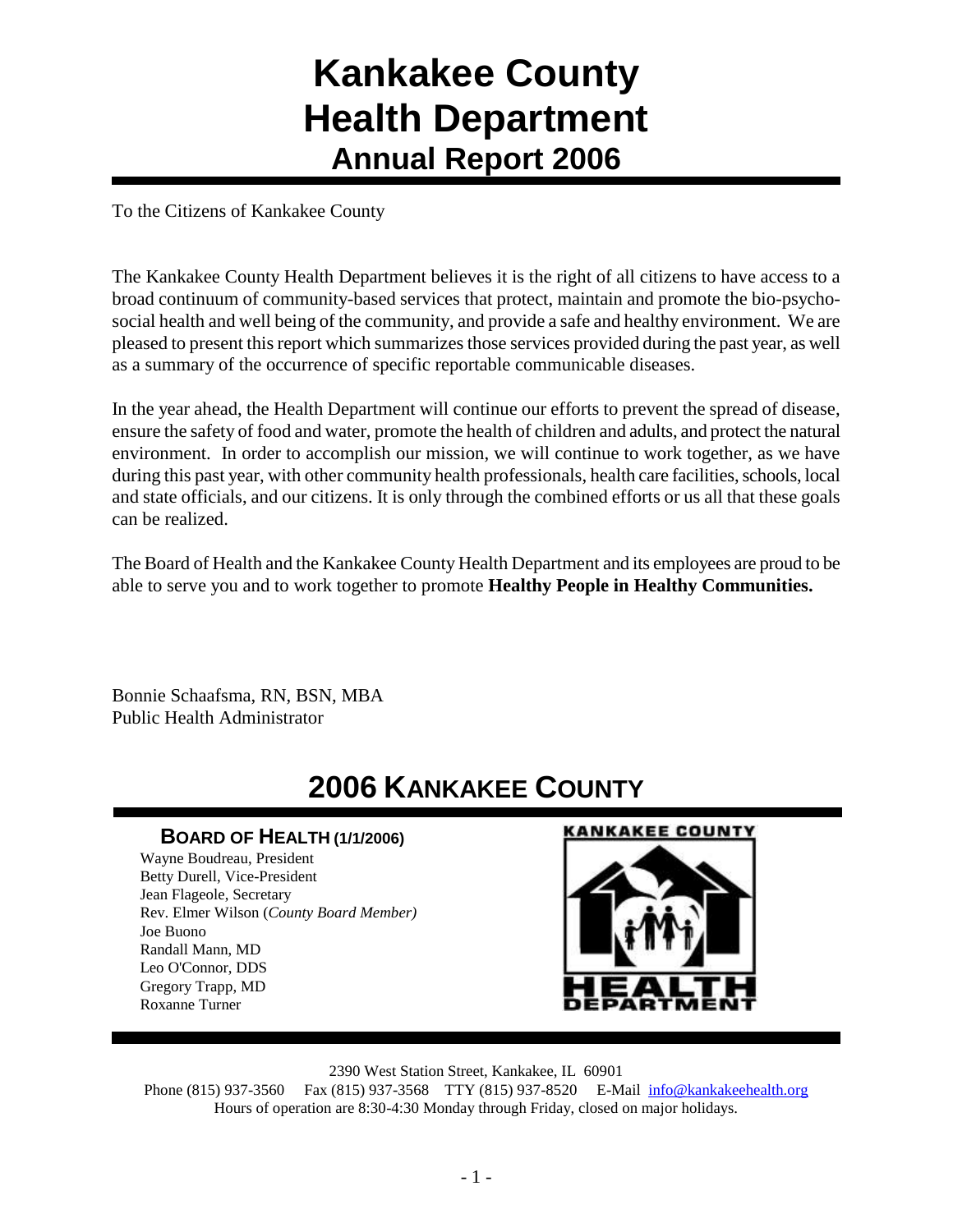#### **Environmental Health 2006** | **Health Promotion 2006**

| <i>Inspections</i>               |  |
|----------------------------------|--|
|                                  |  |
|                                  |  |
|                                  |  |
|                                  |  |
| Private Sewage Treatment 174     |  |
|                                  |  |
|                                  |  |
|                                  |  |
| Permits Issued                   |  |
|                                  |  |
|                                  |  |
| Licenses Issued                  |  |
|                                  |  |
|                                  |  |
|                                  |  |
| Trucks (Solid Waste Disposal) 42 |  |
|                                  |  |

#### *Health Education* ChangeMakers Conference participants ...........72 Community presentations ...............................109 Education consumers....................................3877 Baby Think It Over participants.......................47 Video loans.......................................................25 Kankakee County Teen Conference students .515 *Breast & Cervical Cancer Screenings* Breast cancer diagnosed .....................................8 Cervical cancer diagnosed ..................................3 Mammograms provided..................................493 Enrolled new clients .......................................359 Outreach Events................................................39 *Tobacco Prevention & Cessation* Tobacco Prevention participants .................1,491 Prevention Education.......................................41 Freedom From Smoking participants...............10

#### **Chronic and Communicable Disease 2006**

#### *Reportable Diseases*

| Acquired Immunodeficiency Syndrome 2 |  |
|--------------------------------------|--|
|                                      |  |
|                                      |  |
|                                      |  |
|                                      |  |
|                                      |  |
|                                      |  |
|                                      |  |
|                                      |  |
|                                      |  |
|                                      |  |
|                                      |  |
|                                      |  |
|                                      |  |
|                                      |  |
|                                      |  |
|                                      |  |
|                                      |  |
|                                      |  |
|                                      |  |
|                                      |  |
|                                      |  |
|                                      |  |
|                                      |  |
|                                      |  |
|                                      |  |
|                                      |  |

#### *HIV Testing and Counseling Program* Tested .............................................................447

| <b>Sexually Transmitted Diseases</b> |  |
|--------------------------------------|--|
|                                      |  |
|                                      |  |

| <b>Tuberculosis</b>                     |  |
|-----------------------------------------|--|
|                                         |  |
|                                         |  |
|                                         |  |
| <b>Lead Screening Program</b>           |  |
|                                         |  |
|                                         |  |
|                                         |  |
| Environmental inspections + HUD grant81 |  |
|                                         |  |
|                                         |  |

#### *Hearing and Vision Screening*

| Preschool                                  |  |
|--------------------------------------------|--|
|                                            |  |
|                                            |  |
|                                            |  |
| School age                                 |  |
|                                            |  |
|                                            |  |
|                                            |  |
|                                            |  |
|                                            |  |
| Schools Oral Health                        |  |
| Fluoride Rinse Program (Grades 1-8)  1,446 |  |
| <b>Special Immunization Clinics</b>        |  |

| Total pneumonia vaccine doses46 |  |
|---------------------------------|--|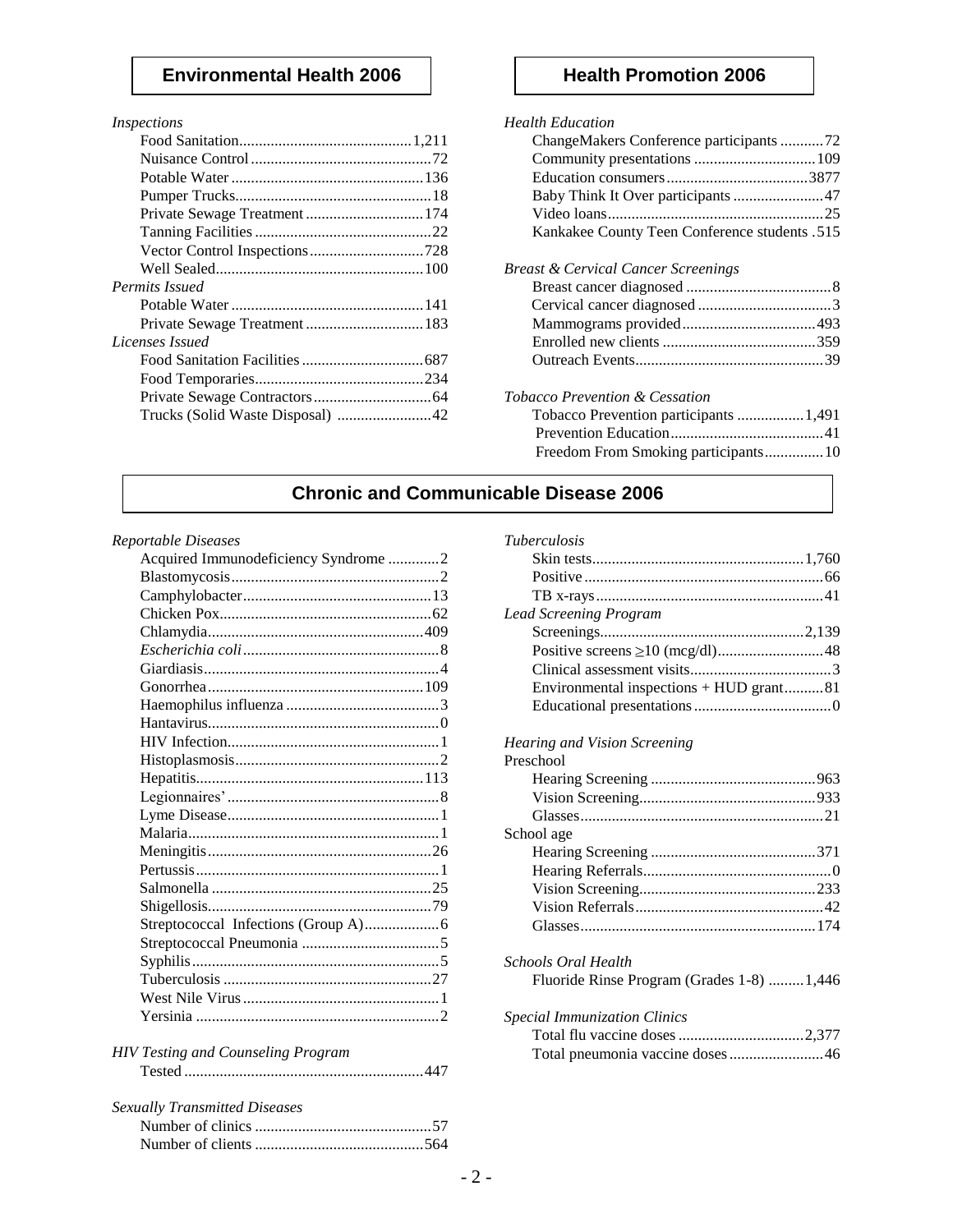#### **Maternal Child Health 2006**

| Childhood Immunization                        | Doses |
|-----------------------------------------------|-------|
|                                               |       |
|                                               |       |
| Attendance at outreach clinics 136            |       |
|                                               |       |
|                                               |       |
|                                               |       |
|                                               |       |
|                                               |       |
|                                               |       |
|                                               |       |
|                                               |       |
|                                               |       |
|                                               |       |
|                                               |       |
|                                               |       |
|                                               |       |
|                                               |       |
|                                               |       |
|                                               |       |
|                                               |       |
|                                               |       |
|                                               |       |
| $H_{\alpha\alpha}$ lth $W_{\alpha\alpha}$ lzg |       |

#### *HealthWorks*

| Comprehensive health evaluations40 |  |
|------------------------------------|--|
|                                    |  |
|                                    |  |

#### *Family Case Management*

| Developmental Screenings 476     |  |
|----------------------------------|--|
|                                  |  |
|                                  |  |
|                                  |  |
| Child Health Clinic              |  |
|                                  |  |
|                                  |  |
|                                  |  |
|                                  |  |
| New clients                      |  |
|                                  |  |
|                                  |  |
|                                  |  |
| WIC (Women, Infants, & Children) |  |
| Average monthly caseload2,464    |  |
|                                  |  |
|                                  |  |
|                                  |  |

#### **Financial Report 2006**

| (Audited)                         |
|-----------------------------------|
| Fiscal Year $12/01/05 - 11/30/06$ |
| Revenue                           |

| Miscellaneous Revenue 200,204.84 |  |
|----------------------------------|--|
|                                  |  |
|                                  |  |
|                                  |  |
|                                  |  |



#### *Expenditures*

Approved WIC vendors....................................20

| Total Personnel Costs  1,981,597.46 |  |
|-------------------------------------|--|
|                                     |  |
|                                     |  |
|                                     |  |
|                                     |  |
|                                     |  |
|                                     |  |
|                                     |  |
|                                     |  |
|                                     |  |
|                                     |  |
|                                     |  |
|                                     |  |
|                                     |  |
|                                     |  |
|                                     |  |
|                                     |  |